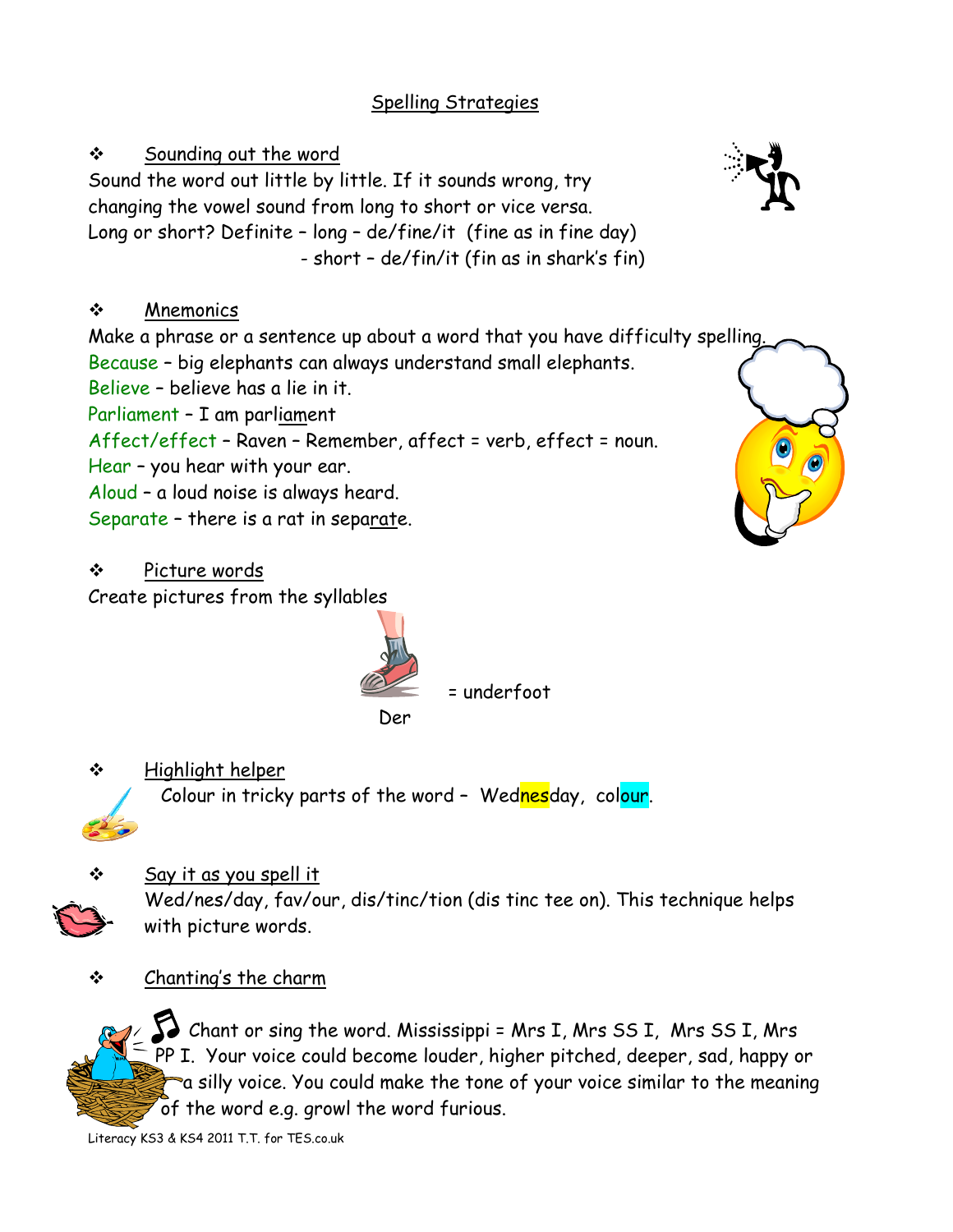## $\mathbf{\hat{P}}$  Rap a rhyme

 Choose words which rhyme with the one you want in order to help you spell it correctly: flower, tower, power - be careful, as flour is said like flower, but spelt differently.

## Post-it aplenty

Write any new vocabulary down on post-it notes and stick them on the furniture which you use everyday e.g. a wall, mirror or door. You're eyes will take in the word without you realising.

## Heaven scent

 Use your sense of smell to learn a new word and help your memory. A squirt of aftershave, perfume or a drop of food colouring on the word card will trigger your memory and help next time you smell the scent.

## Copy Look Cover Write Check

Copy the correct spelling out onto a page, look at the word and memorise it by using the above strategies. Then cover the word and write it down. Uncover the original and check your spelling.

## $\div$  Read more at home

The more you read, the more you will come across new words which will broaden your knowledge. You will take on board spellings and new vocabulary which you can look up in the dictionary. Try reading aloud to yourself or someone else and use the above strategies to help you with any tricky words.

## Dictionary Delight

Dictionaries are there to help and they have the correct spelling. Sound out the word and break it up into syllables. Think of the different letter combinations which might make that syllable sound.





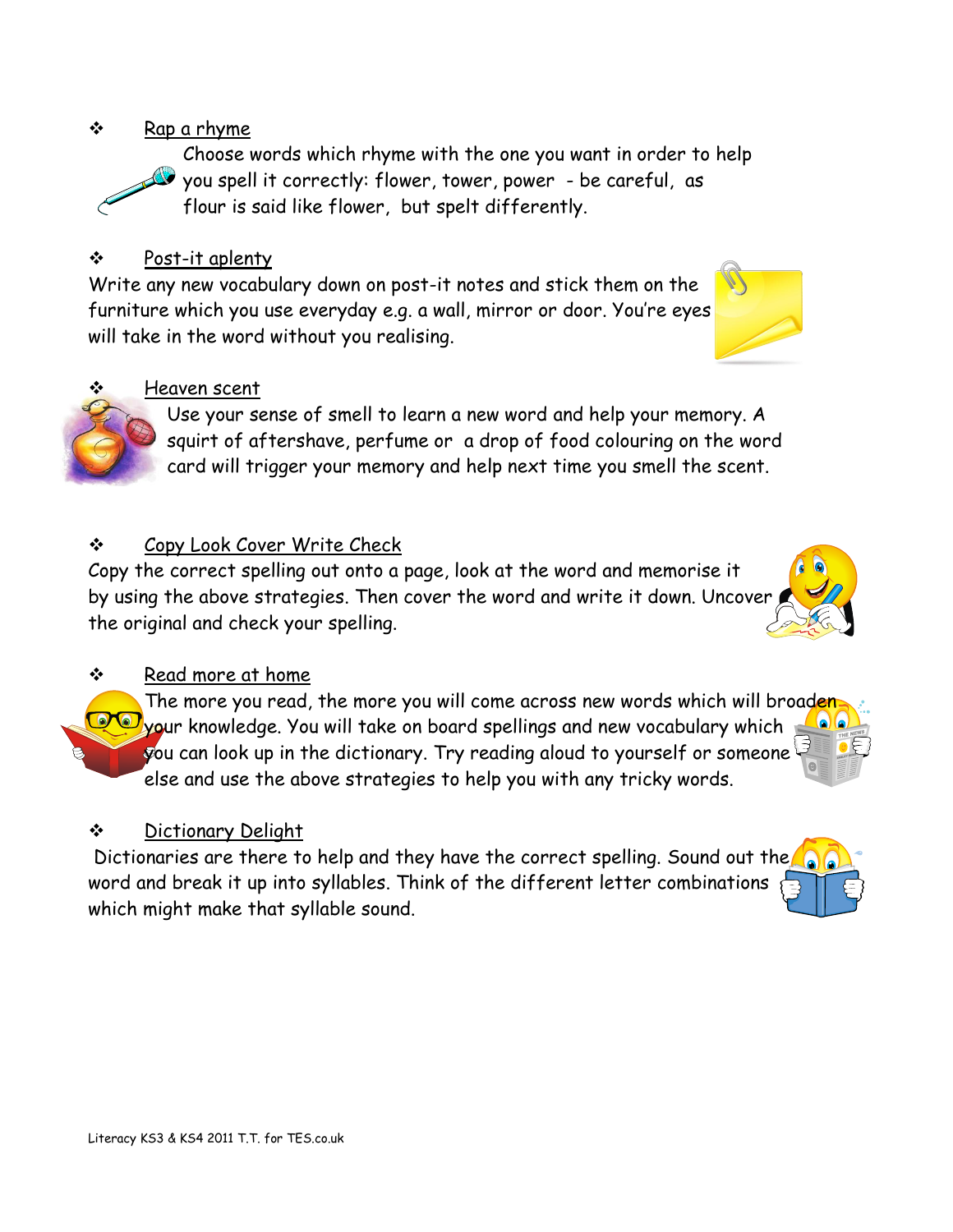

# **Remembering spellings**

To follow are some tips for remembering spellings. Develop a strategy for learning spellings rather than attempting to learn each new word as it comes up. Some people have one strategy that works best for them; others like to try more than one.

### **Look, say, cover, write, check**

- Look at the word you want to learn; highlight any parts that seem difficult; look at its shape.
- Say the word to yourself, sounding out all the letters.
- Cover the word.
- Write down the word without looking at the original.
- Check to see if you have spelled the word right; if it's wrong, try again.
- Repeat the above as many times as necessary in the next few days.

re  $||$  port  $||$  ed

### **Word structure**

Learn common prefixes (eg **dis-**, **un-**, **re-**, **pre-**) and suffixes (eg -**able**, **-ful**, **-ness**) and use them to break down words into parts to make them easier to learn:

### **reported**

### **Syllables**

Break words up into syllables so that you're dealing with the sounds of chunks of words:

### **num-ber con-tact med-i-cal**

### **Words within words**

Sometimes you'll find words within words - it can help with the tricky parts of the spelling if you isolate these. For example:

pre**sent** eleph**ant** t**each**er

### **Mnemonics**

Mnemonics are learning devices that aid memory. They are useful in helping to remember difficult spellings. For example:

**necessary** - one collar (c) and two socks (s)

**rhythm** - **r**hythm **h**elps **y**our **t**wo **h**ips **m**ove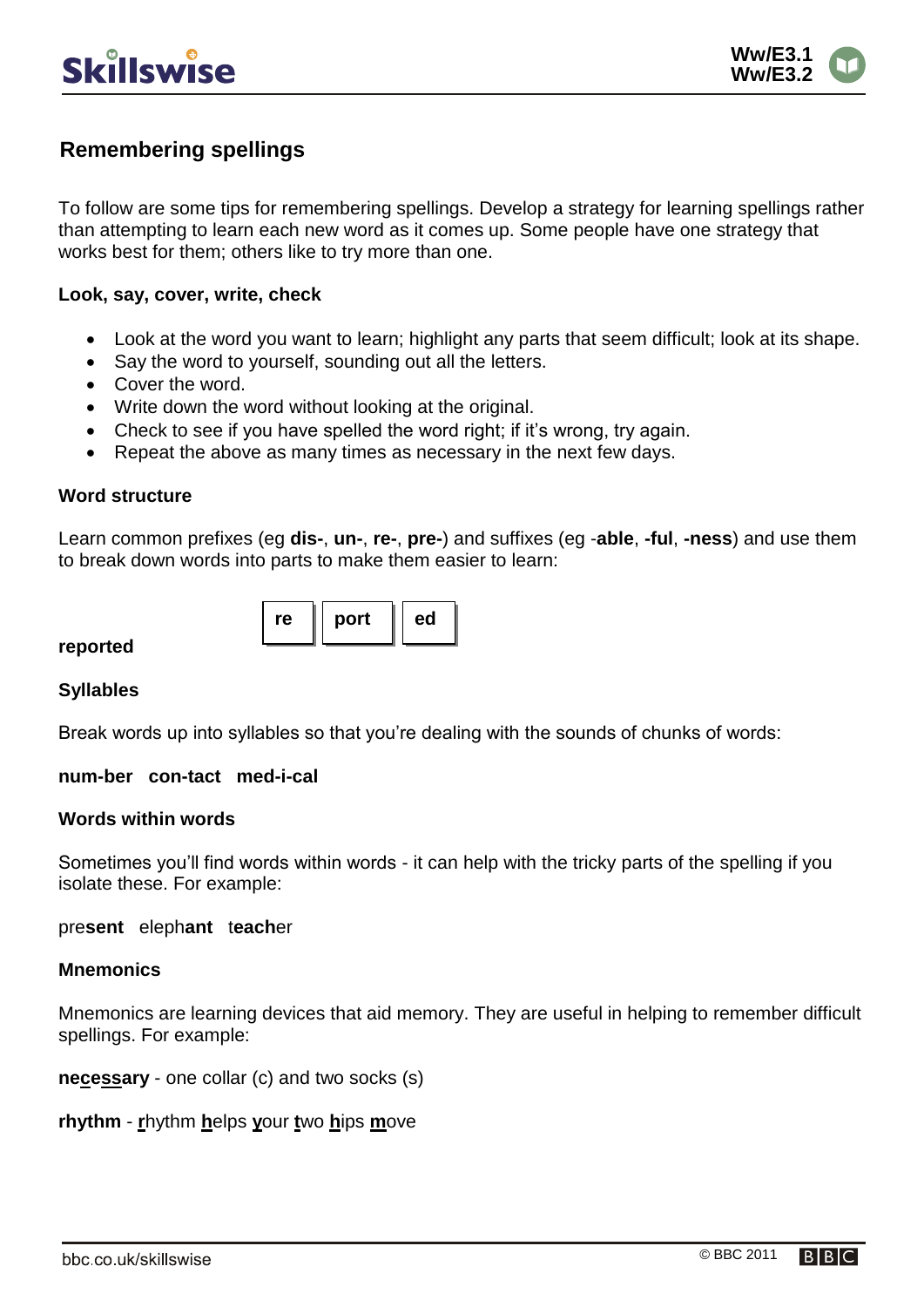|     | <b>Spellings to Learn</b>                 |           |                  |  |
|-----|-------------------------------------------|-----------|------------------|--|
|     |                                           |           |                  |  |
|     | Remember: Look, Say, Cover, Write, Check! |           |                  |  |
|     | <b>Word</b>                               | Attempt 1 | <b>Attempt 2</b> |  |
|     |                                           |           |                  |  |
| 1.  |                                           |           |                  |  |
| 2.  |                                           |           |                  |  |
| 3.  |                                           |           |                  |  |
| 4.  |                                           |           |                  |  |
| 5.  |                                           |           |                  |  |
| 6.  |                                           |           |                  |  |
| 7.  |                                           |           |                  |  |
| 8.  |                                           |           |                  |  |
| 9.  |                                           |           |                  |  |
| 10. |                                           |           |                  |  |
| 11. |                                           |           |                  |  |
| 12. |                                           |           |                  |  |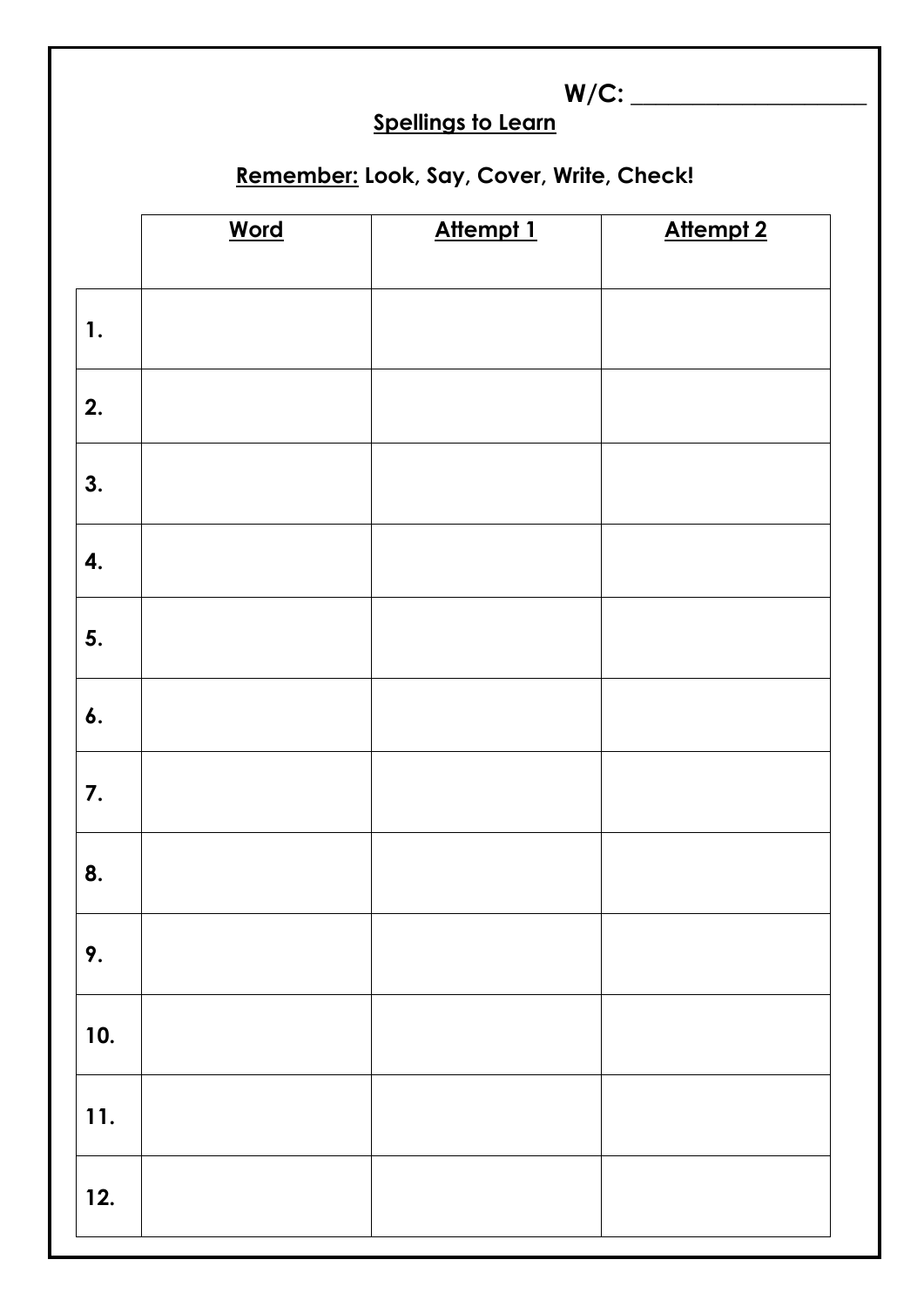

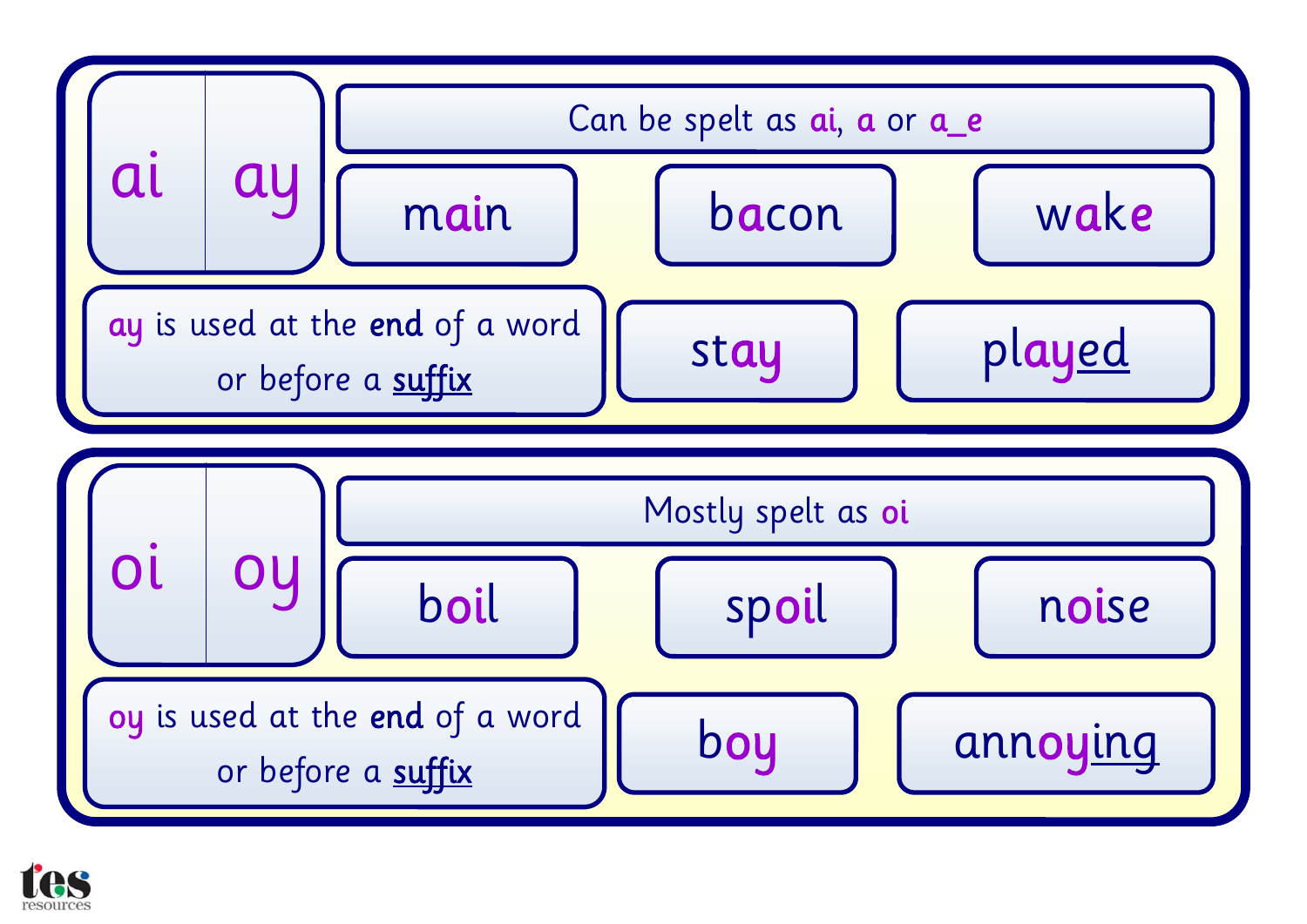

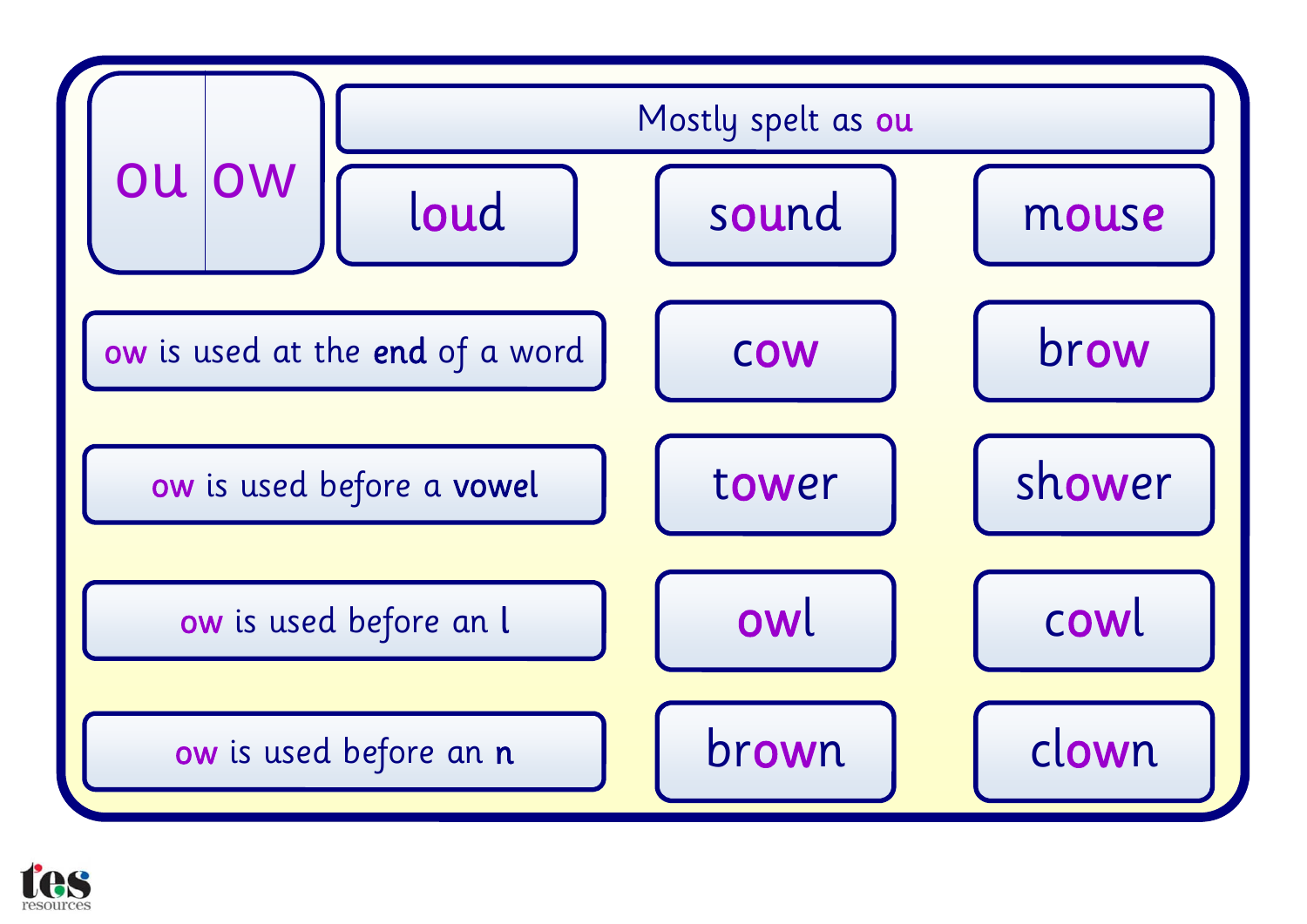